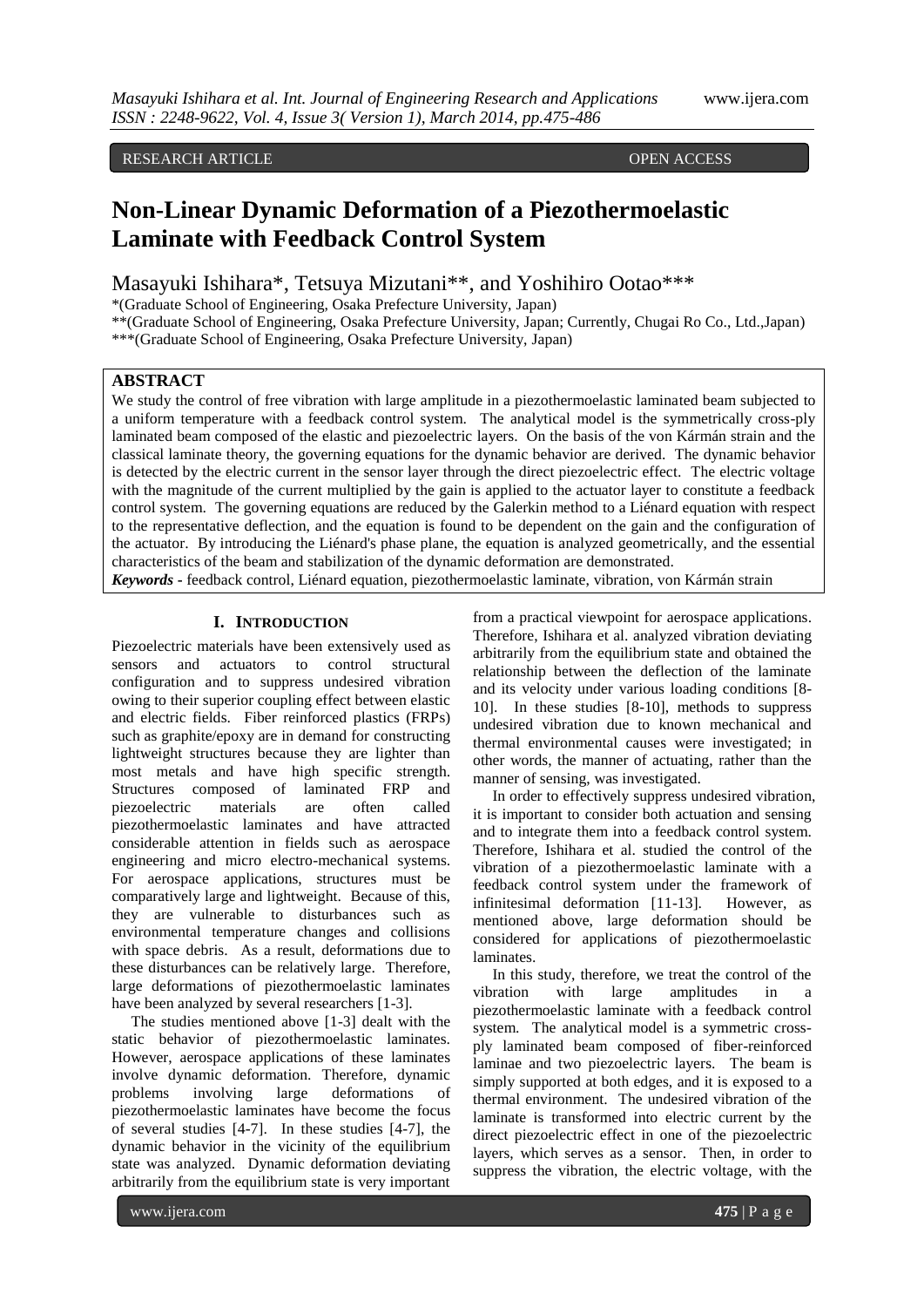magnitude of the current multiplied by a gain, is applied to the other piezoelectric layer which is at the opposite side of the sensor and serves as an actuator. Large nonlinear deformation of the beam is analyzed on the basis of the von Kármán strain [14] and classical laminate theory. Equations of motion for the beam are derived using the Galerkin method [15]. Consequently, the dynamic deflection of the beam is found to be governed by a Liénard equation [16], which features a symmetric cubic restoring force and an unsymmetric quadratic damping force due to the geometric nonlinearity. The equation is geometrically studied in order to reveal the essential characteristics of the beam and to investigate how to stabilize the dynamic deformation.



**2.1 Problem**



Fig. 1: analytical model

The model under consideration is a simply supported beam of dimensions  $a \times b \times h$  and composed of N layers, as shown in Fig. 1. The  $k_s$ -th and  $k_a$ -th layers (  $z_{k_s-1} \le z \le z_{k_s}$ ,  $z_{k_a-1} \le z \le z_{k_a}$ ) exhibit piezoelectricity (with poling in the  $+z$  or  $-z$ direction), while the other layers do not. The beam is laminated in a symmetrical cross-ply manner.

 The beam is subjected to temperature distributions  $T_0(x,t)$  and  $T_N(x,t)$  on the upper  $(z = -h/2)$  and lower  $(z = h/2)$  surfaces, respectively, as thermal disturbances that may vary with time *t* . Mechanical disturbance is modeled as the combination of the initial deflection and velocity.

 To suppress the dynamic deformation due to the disturbances, the beam is subjected to the feedback control procedure: electric current  $\dot{Q}_s(t)$  is detected in the  $k_s$ -th layer, which serves as a sensor to detect the deformation due to the disturbances; electrical potentials  $\phi_{k_a-1}(x,t)$  and  $\phi_{k_a}(x,t)$  determined on the

basis of  $\dot{Q}_s(t)$  are applied to the upper  $(z = z_{k_a-1})$  and lower  $(z = z_{k_a})$  surfaces, respectively, of the  $k_a$ -th layer, which serves as an actuator to suppress the deformation due to the disturbances. Moreover, in order to suppress the deformation effectively, the sensor and actuator are designed as a distributed sensor and actuator [17], i.e., the width of the electrodes for the  $k_s$  and  $k_a$ -th layers are variable as  $b_s(x) = b \cdot f_s(x)$  and  $b_a(x) = b \cdot f_a(x)$ , respectively.

## **2.2 Governing Equations**

In this subsection, the fundamental equations which govern the dynamic deformation of the beam are presented.

 Based on the classical laminate theory, the displacements in the  $x$  and  $z$  directions are expressed, respectively, as

$$
u = u^{0}(x,t) - z \frac{\partial w(x,t)}{\partial x}, \quad w = w(x,t), \quad (1)
$$

where  $u^0(x,t)$  and  $w(x,t)$  denote the displacements on the central plane  $(z=0)$ . In order to treat nonlinear deformation, the von Kármán strain is introduced for the normal strain in the  $x$  direction as

$$
\varepsilon_{xx} = \frac{\partial u}{\partial x} + \frac{1}{2} \left( \frac{\partial w}{\partial x} \right)^2 = \frac{\partial u^0}{\partial x} + \frac{1}{2} \left( \frac{\partial w}{\partial x} \right)^2 - z \frac{\partial^2 w}{\partial x^2}.
$$
 (2)

The electric field in the  $z$  direction is expressed by the electric potential  $\phi(x, z, t)$  as

$$
E_z = -\frac{\partial \phi}{\partial z} \,. \tag{3}
$$

Assuming  $\sigma_{xx}$ ,  $D_z$ , and T denote the normal stress in the  $x$  direction, the electric displacement in the *z* direction, and the temperature distribution, respectively, the constitutive equations for each layer are given as

$$
\sigma_{xx} = E_i \varepsilon_{xx} - P_i(x) e_i E_z - \lambda_i T , \qquad (4)
$$

$$
D_z = P_i(x)e_i\varepsilon_{xx} + \eta_i E_z + P_i(x)p_iT \,, \tag{5}
$$

where  $E_i$ ,  $\eta_i$ ,  $e_i$ ,  $\lambda_i$ , and  $p_i$  denote the elastic modulus, permittivity, piezoelectric constant, stresstemperature coefficient, and pyroelectric constant, respectively, in the *i* -th layer, and

$$
\left\{\n \begin{aligned}\n e_{k_s} &= e_{k_a} &< 0, \ p_{k_s} &= p_{k_a} \neq 0, \\
 e_i &= 0, \ p_i &= 0 \ (i \neq k_a \text{ and } i \neq k_s)\n \end{aligned}\n \right\}.
$$
\n<sup>(6)</sup>

The function  $P_i(x)$  takes values of +1 and -1 in the portions with poling in the  $+z$  and  $-z$  directions, respectively.

 By substituting (2) into (4) and integrating without and with multiplication with *z*, for  $-h/2 \le z \le h/2$  we have the constitutive equations of the laminated beam as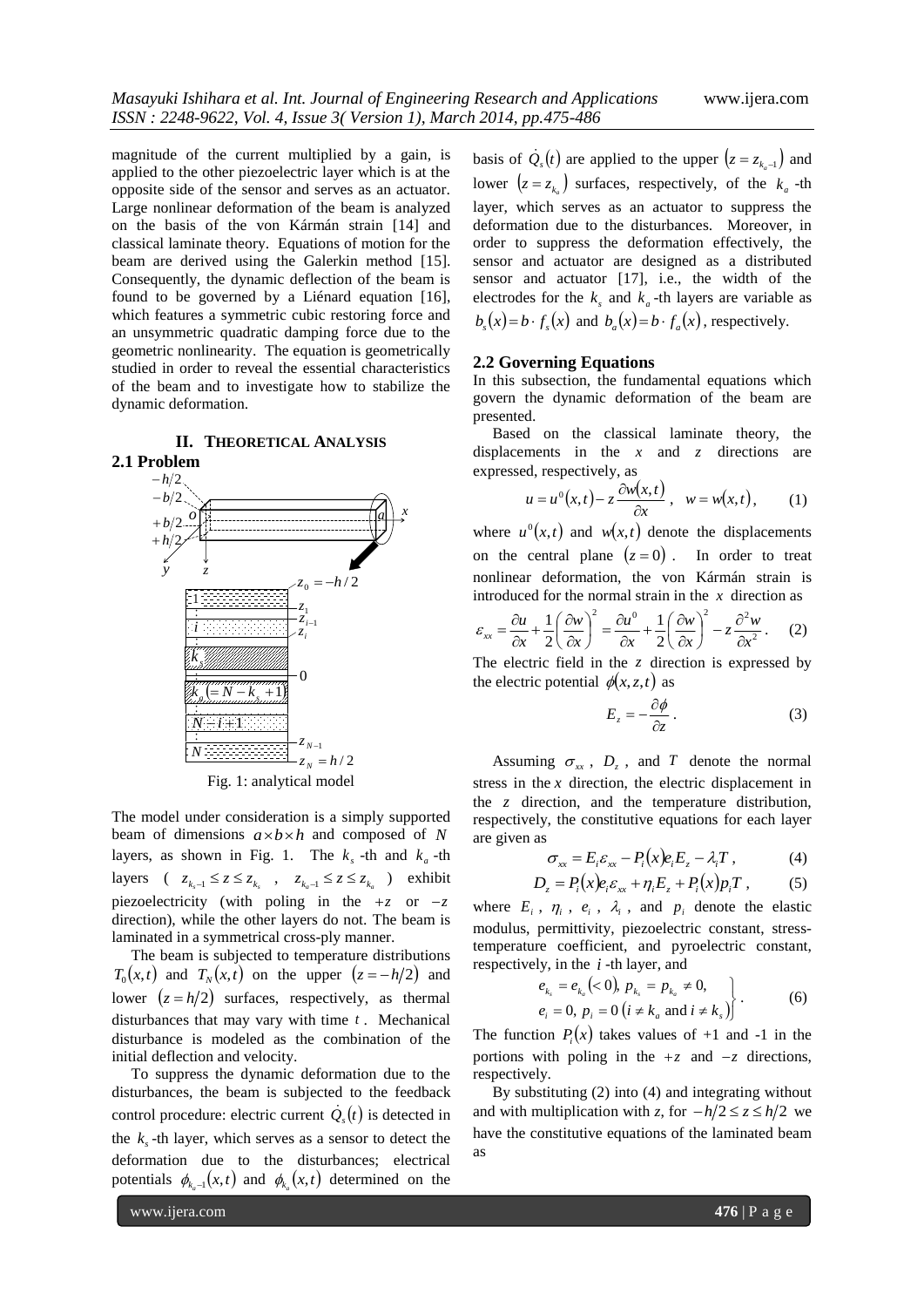$$
N_{x} = A \left[ \frac{\partial u^{0}}{\partial x} + \frac{1}{2} \left( \frac{\partial w}{\partial x} \right)^{2} \right] - N_{x}^{T} - N_{x}^{E},
$$
  

$$
M_{x} = -D \frac{\partial^{2} w}{\partial x^{2}} - M_{x}^{T} - M_{x}^{E},
$$
 (7)

where  $N_x$  and  $M_x$  denote the resultant force and moment, respectively, defined by

$$
\{N_x, M_x\} = \int_{-h/2}^{h/2} \sigma_{xx} \{1, z\} dz.
$$
 (8)

 $N_x^T$  and  $M_x^T$  denote the thermally induced resultant force and moment, respectively, per unit width defined by

$$
\left\{ N_x^T, M_x^T \right\} = \sum_{i=1}^N \lambda_i \int_{z_{i-1}}^{z_i} T\{1, z\} dz \,. \tag{9}
$$

 $N_x^E$  and  $M_x^E$  denote the electrically induced resultant force and moment, respectively, per unit width. By considering  $b_s(x) = b \cdot f_s(x)$  and  $b_a(x) = b \cdot f_a(x)$ ,  $N_x^E$  and  $M_x^E$  are, respectively, defined by

$$
N_{x}^{E} = P_{k_{a}}(x)e_{k_{a}} \int_{z_{k_{a}-1}}^{z_{k_{a}}} E_{z} \frac{b_{a}(x)}{b} dz + P_{k_{s}}(x)e_{k_{s}} \int_{z_{k_{s}-1}}^{z_{k_{s}}} E_{z} \frac{b_{s}(x)}{b} dz = \left[ P_{k_{a}}(x)f_{a}(x) \right] \cdot e_{k_{a}} \int_{z_{k_{a}-1}}^{z_{k_{a}}} E_{z} dz + \left[ P_{k_{s}}(x)f_{s}(x) \right] \cdot e_{k_{s}} \int_{z_{k_{s}-1}}^{z_{k_{s}}} E_{z} dz + P_{k_{s}}(x)e_{k_{a}} \int_{z_{k_{a}-1}}^{z_{k_{a}}} E_{z} z \frac{b_{a}(x)}{b} dz + P_{k_{s}}(x)e_{k_{s}} \int_{z_{k_{s}-1}}^{z_{k_{s}}} E_{z} z \frac{b_{s}(x)}{b} dz = \left[ P_{k_{a}}(x)f_{a}(x) \right] \cdot e_{k_{a}} \int_{z_{k_{a}-1}}^{z_{k_{a}}} E_{z} z dz + \left[ P_{k_{s}}(x)f_{s}(x) \right] \cdot e_{k_{s}} \int_{z_{k_{s}-1}}^{z_{k_{s}}} E_{z} z dz
$$

From (10), it is found that  $P_{k_a}(x) f_a(x)$  and  $P_{k_a}(x) f_a(x)$ , namely the profiles of poling directions and widths of the electrodes, determine the effective contribution of the electric field to the electrically induced resultant force and moment. *A* and *D* denote the extensional and bending rigidities, respectively, defined by

$$
\{A, D\} = \sum_{i=1}^{N} \int_{z_{i-1}}^{z_i} E_i \{1, z^2\} dz.
$$
 (11)

 Equations of motion for the laminated beam are given as

$$
\frac{\partial N_x}{\partial x} = 0, \quad \frac{\partial^2 M_x}{\partial x^2} + N_x \frac{\partial^2 w}{\partial x^2} = \rho h \frac{\partial^2 w}{\partial t^2}, \quad (12)
$$

where  $\rho$  is defined by

$$
\rho = \frac{1}{h} \sum_{i=1}^{N} \rho_i \int_{z_{i-1}}^{z_i} dz , \qquad (13)
$$

and denotes the mass density averaged along the thickness direction.

By substituting  $(7)$  into  $(12)$ , we have the equations which govern displacements  $u^0$  and w as

$$
L_1(u^0, w) = \frac{\partial}{\partial x} (N_x^T + N_x^E)
$$
  
\n
$$
\rho h \frac{\partial^2 w}{\partial t^2} + L_2(u^0, w) =
$$
  
\n
$$
- \frac{\partial^2}{\partial x^2} (M_x^T + M_x^E) - (N_x^T + N_x^E) \frac{\partial^2 w}{\partial x^2} \bigg\}, \quad (14)
$$

where the definitions of differentiation operators  $L_1$ and  $L_2$  are given as

$$
L_1(u^0, w) = A \left( \frac{\partial^2 u^0}{\partial x^2} + \frac{\partial w}{\partial x} \frac{\partial^2 w}{\partial x^2} \right),
$$
  
\n
$$
L_2(u^0, w) = -A \left[ \frac{\partial u^0}{\partial x} + \frac{1}{2} \left( \frac{\partial w}{\partial x} \right)^2 \right] \frac{\partial^2 w}{\partial x^2} + D \frac{\partial^4 w}{\partial x^4}.
$$
 (15)

Because the beam is simply supported at both edges, the mechanical boundary conditions are expressed as

$$
u^0 = 0, \ w = 0, \ M_x = 0; \ x = 0, a \ . \tag{16}
$$

 The thermally induced resultant force and moment,  $N_x^T$  and  $M_x^T$ , and the electrically induced resultant force and moment,  $N_x^E$  and  $M_x^E$ , must be determined in order to solve (14). Assuming that the thickness of the beam  $h$  is sufficiently small compared to its length *a* , the temperature distribution is considered to be linear with respect to the thickness direction, and it is given as

$$
T(x, z, t) = \frac{1}{2} [T_N(x, t) + T_0(x, t)] + \frac{z}{h} [T_N(x, t) - T_0(x, t)]
$$
\n(17)

Substituting (17) into (9) gives

$$
N_x^T = h \frac{1}{2} \Big[ T_N(x, t) + T_0(x, t) \Big] \sum_{i=1}^N \lambda_i \Big( \frac{z_i}{h} - \frac{z_{i-1}}{h} \Big),
$$
  

$$
M_x^T = h^2 \Big[ T_N(x, t) - T_0(x, t) \Big] \sum_{i=1}^N \lambda_i \frac{1}{3} \Bigg[ \Big( \frac{z_i}{h} \Big)^3 - \Big( \frac{z_{i-1}}{h} \Big)^3 \Bigg] \Bigg]^{(18)}
$$

By assuming the thicknesses of the  $k_s$ -th and  $k_a$ -th layers are sufficiently small compared to its length *a* , the electric field distributions in both layers are considered to be linear with respect to the thickness direction, and they are given as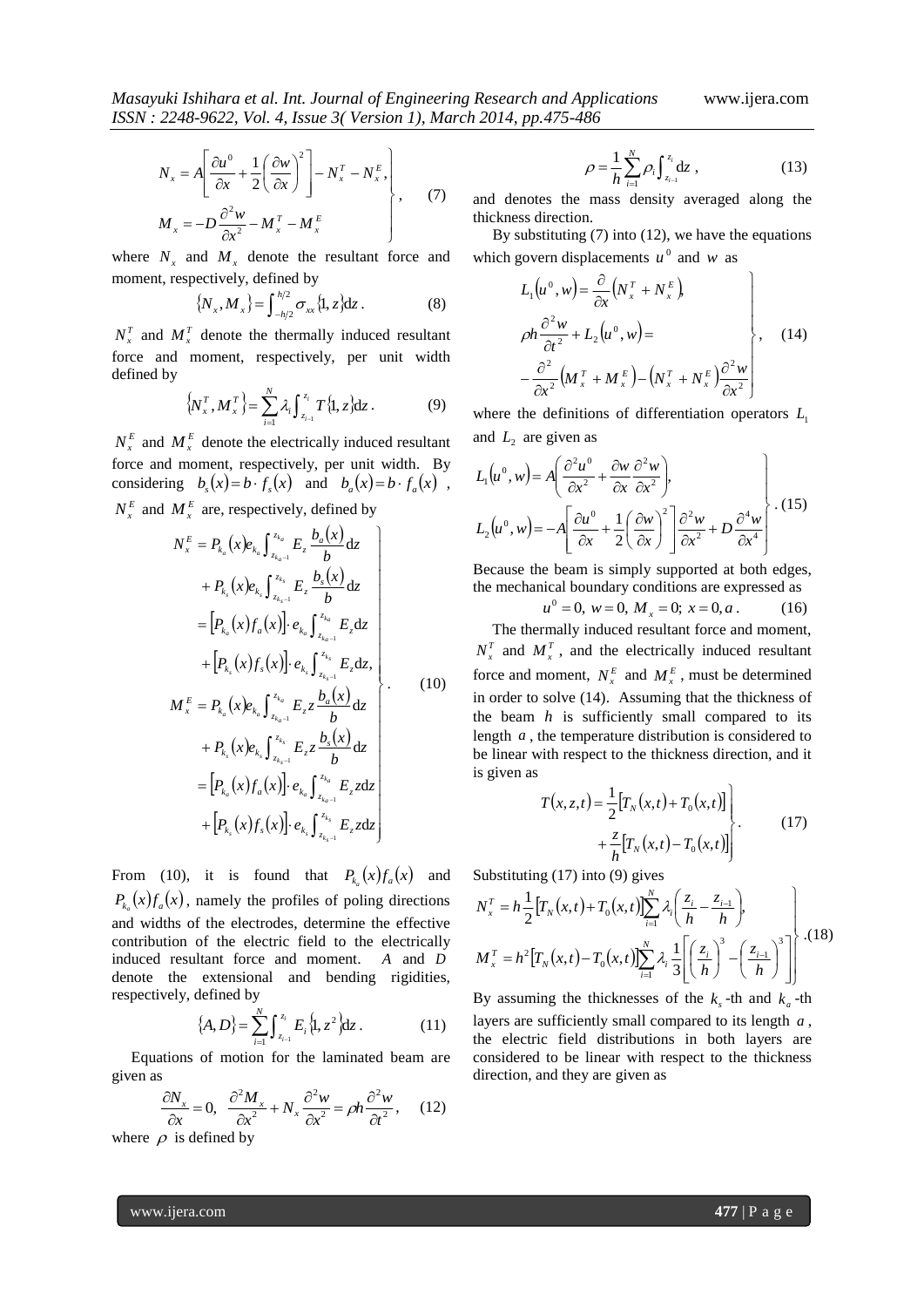$$
\phi(x, z, t) = \phi_{k_{s}-1}(x, t)
$$
\n
$$
+ [\phi_{k_{s}}(x, t) - \phi_{k_{s}-1}(x, t)] \frac{z - z_{k_{s}-1}}{z_{k_{s}} - z_{k_{s}-1}}:
$$
\n
$$
\phi(x, z, t) = \phi_{k_{a}-1}(x, t)
$$
\n
$$
+ [\phi_{k_{a}}(x, t) - \phi_{k_{a}-1}(x, t)] \frac{z - z_{k_{a}-1}}{z_{k_{a}} - z_{k_{a}-1}}:
$$
\n
$$
z_{k_{a}-1} \le z \le z_{k_{a}}
$$
\n(19)

 $a^{-1}$   $\kappa_a$ By substituting  $(3)$ ,  $(6)$ , and  $(19)$  into  $(10)$ , we have

$$
N_{x}^{E} = -[P_{a}(x)f_{a}(x)] \cdot e_{k_{a}} [\phi_{k_{a}}(x,t) - \phi_{k_{a}-1}(x,t)]
$$
  
\n
$$
- [P_{s}(x)f_{s}(x)] \cdot e_{k_{s}} [\phi_{k_{s}}(x,t) - \phi_{k_{s}-1}(x,t)]
$$
  
\n
$$
M_{x}^{E} = -[P_{a}(x)f_{a}(x)]
$$
  
\n
$$
\cdot e_{k_{a}} [\phi_{k_{a}}(x,t) - \phi_{k_{a}-1}(x,t)] \frac{z_{k_{a}} + z_{k_{a}-1}}{2}
$$
  
\n
$$
- [P_{s}(x)f_{s}(x)]
$$
  
\n
$$
\cdot e_{k_{s}} [\phi_{k_{s}}(x,t) - \phi_{k_{s}-1}(x,t)] \frac{z_{k_{s}} + z_{k_{s}-1}}{2}
$$
 (20)

where  $P_{k_a}$  and  $P_{k_s}$  are rewritten as  $P_a$  and  $P_s$ , respectively, for brevity.

 In summary, (14) combined with (18) and (20) and the boundary conditions expressed by (16) are the equations that govern  $u^0$  and  $w$ , that is, the dynamic deformation of the beam. Note that the applied electric potentials  $\phi_{k_a-1}(x,t)$  and  $\phi_{k_a}(x,t)$  are determined on the basis of the electric current  $\dot{Q}_s(t)$ .  $\dot{Q}_s(t)$  reflects the dynamic deformation of the beam, and the manner in which  $\dot{Q}_s(t)$  reflects this dynamic deformation is explained in the following subsection. The procedures to determine  $\phi_{k_a-1}(x,t)$  and  $\phi_{k_a}(x,t)$ are provided in Subsection 2.5.

#### **2.3 Sensor Equation**

The detected electric current  $\dot{Q}_s(t)$  is related to the dynamic deformation of the beam through the direct piezoelectric effect of the sensor layer. By considering  $b_s(x) = b \cdot f_s(x)$ , the electric charge  $Q_s(t)$ is evaluated by

$$
Q_s(t) = \frac{1}{2} \left[ \int_0^a (D_z)_{z=z_{k-1}} b \cdot f_s(x) dx \right] + \int_0^a (D_z)_{z=z_{k_s}} b \cdot f_s(x) dx \right].
$$
 (21)

By substituting (2), (3), (5), (17), and (19) into (21), differentiating the result with respect to *t* , and applying the *virtual short condition*

$$
\phi_{k_s}(x,t) = \phi_{k_{s}-1}(x,t), \qquad (22)
$$

we have

$$
\dot{Q}_s(t)
$$
\n
$$
= \int_0^a \left\langle e_k \left[ \frac{\partial \dot{u}^0}{\partial x} + \frac{\partial w}{\partial x} \frac{\partial \dot{w}}{\partial x} - \frac{z_{k_s} + z_{k_s-1}}{2} \frac{\partial^2 \dot{w}}{\partial x^2} \right] + p_{k_s} \left\{ \frac{1}{2} \left[ \dot{T}_N(x, t) + \dot{T}_0(x, t) \right] + \frac{z_{k_s} + z_{k_s-1}}{2h} \left[ \dot{T}_N(x, t) - \dot{T}_0(x, t) \right] \right\} \right\rangle b P_s(x) f_s(x) dx
$$
\n(23)

It should be noted that  $\dot{Q}_s(t)$  can be detected under the *virtual short condition* of (22) by a current amplifier [17], for example. Thus, the detected electric current  $\dot{Q}_s(t)$  is related to the dynamic deformation of the beam.

#### **2.4 Galerkin Method**

The Galerkin method [15] is used to solve (14) under the condition described by  $(16)$  because  $(15)$  is a set of simultaneous *nonlinear* partial differential equations. Trigonometric functions are chosen as the trial functions to satisfy (16), and the considered displacements are expressed as the series

$$
\{\mu^0, w\} = \sum_{m=1}^{\infty} {\{\mu_m(t), w_m(t)\}} \sin \alpha_m x , \qquad (24)
$$

where

$$
\alpha_m = \frac{m\pi}{a} \,. \tag{25}
$$

Then, the Galerkin method is applied to (14) to obtain

$$
\int_{0}^{a} \left[ L_{1}(u^{0}, w) - \frac{\partial}{\partial x} (N_{x}^{T} + N_{x}^{E}) \right] \sin \alpha_{m} x \, dx = 0,
$$
\n
$$
\int_{0}^{a} \left[ \rho h \frac{\partial^{2} w}{\partial t^{2}} + L_{2}(u^{0}, w) + \frac{\partial^{2}}{\partial x^{2}} (M_{x}^{T} + M_{x}^{E}) + (N_{x}^{T} + N_{x}^{E}) \frac{\partial^{2} w}{\partial x^{2}} \right] \sin \alpha_{m} x \, dx = 0.
$$
\n
$$
m' = 1, 2, ..., \infty
$$
\n(26)

 $m' = 1, 2, ..., \infty$ 

Moreover, the distributions of temperature on both surfaces of the beam and those of the electric potential on both surfaces of the  $k_a$ -th layer are assumed to be uniform. Thus, one has

$$
T_0(x,t) \equiv T_0(t), \quad T_N(x,t) \equiv T_N(t),
$$
  
\n
$$
\phi_{k_a-1}(x,t) \equiv \phi_{k_a-1}(t), \quad \phi_{k_a}(x,t) \equiv \phi_{k_a}(t) \bigg\}.
$$
 (27)

Substituting (22) and (27) into (18) and (20) gives

$$
N_x^T = h \frac{1}{2} [T_N(t) + T_0(t)] \sum_{i=1}^N \lambda_i \left( \frac{z_i}{h} - \frac{z_{i-1}}{h} \right),
$$
  
\n
$$
M_x^T = h^2 [T_N(t) - T_0(t)] \sum_{i=1}^N \lambda_i \frac{1}{3} \left[ \left( \frac{z_i}{h} \right)^3 - \left( \frac{z_{i-1}}{h} \right)^3 \right],
$$
  
\n
$$
N_x^E = N_{x,0}^E [P_a(x) f_a(x)]
$$
  
\n
$$
M_x^E = M_{x,0}^E [P_a(x) f_a(x)]
$$
 (28)

www.ijera.com **478** | P a g e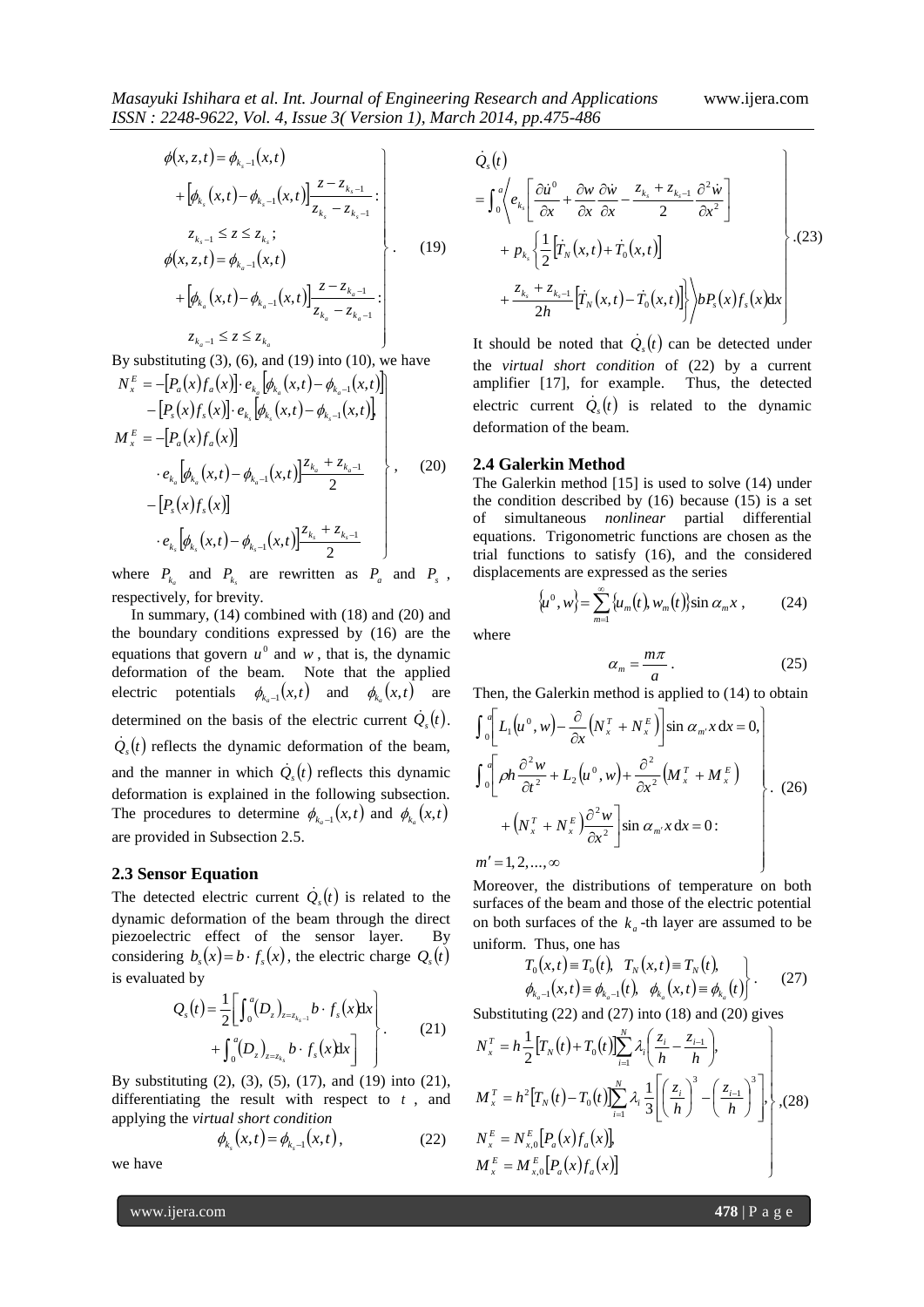J

where

$$
N_{x,0}^{E} = -e_{k_a} \left[ \phi_{k_a}(t) - \phi_{k_{a}-1}(t) \right]
$$
  

$$
M_{x,0}^{E} = -e_{k_a} \left[ \phi_{k_a}(t) - \phi_{k_{a}-1}(t) \right] \frac{z_{k_a} + z_{k_{a}-1}}{2} \qquad (29)
$$

In order to satisfy (16),  $M_x^T$  and  $M_x^E$  are evaluated by using their Fourier series expansions as

$$
\left\{\!M_x^T,M_x^E\right\} = \sum_{m=1}^{\infty} \left\{\!M_{x,m}^T\!\left(t\right)\!,M_{x,m}^E\!\left(t\right)\!\right\}\!\sin\alpha_m x\,,\ \ \, (30)
$$

where  $M_{x,m}^T(t)$  and  $M_{x,m}^E(t)$  are given as

$$
\left\{ M_{x,m}^T(t) M_{x,m}^E(t) \right\} = \frac{2}{a} \int_0^a \left\{ M_x^T, M_x^E \right\} \sin \alpha_m x \, dx \,. \tag{31}
$$

Moreover, in order to construct a modal actuator [17], the profiles of poling direction and the width of the electrode in the  $k_a$ -th layer are designed to be

$$
[P_a(x)f_a(x)] = \sin \alpha_{m_a} x.
$$
 (32)

Then, from (28) and (32), one has

$$
N_{x}^{E} = N_{x,0}^{E} \sin \alpha_{m_{a}} x, \quad M_{x}^{E} = M_{x,0}^{E} \sin \alpha_{m_{a}} x, \quad (33)
$$

from which it is found that the actuator induces the  $m_a$ -th mode. By substituting (28) and (33) into (31), we have

$$
M_{x,m}^T(t) = h^2 [T_N(t) - T_0(t)]
$$
  
\n
$$
\left. \sum_{i=1}^N \lambda_i \frac{1}{3} \left[ \left( \frac{z_i}{h} \right)^3 - \left( \frac{z_{i-1}}{h} \right)^3 \right] \cdot \frac{4}{m\pi} \cdot \text{mod}(m,2), \right\}.
$$
 (34)  
\n
$$
M_{x,m}^E(t) = M_{x,0}^E \cdot \delta_{mm_a}
$$

By substituting (15), (24), (25), (28), (30), and (33) into (26), the simultaneous nonlinear equations with respect to  $u_m(t)$  and  $w_m(t)$  are obtained as

$$
A\left[\alpha_{m}^{2}u_{m} + \sum_{m'=1}^{\infty}\sum_{i=1}^{\infty}\frac{1}{2}\alpha_{m'}^{2}\alpha_{i}w_{m'}w_{i}\delta_{m'm}\right] + \frac{4}{\pi}\alpha_{m_{a}}N_{x,0}^{E}\delta'_{mm_{a}} = 0, \rho h \frac{d^{2}w_{m}}{dt^{2}} + \alpha_{m}^{2}\left(D\alpha_{m}^{2} - N_{x}^{T}\right)w_{m} + \frac{4}{\pi}\sum_{m'=1}^{\infty}\alpha_{m'}^{2}N_{x,0}^{E}w_{m'}\delta_{s,m_{a}m'm} + \sum_{m'=1}^{\infty}\sum_{l=1}^{\infty}\frac{1}{2}A\alpha_{m'}^{2}\alpha_{l}\delta_{m'm}w_{m'}u_{l} + \sum_{m'=1}^{\infty}\sum_{i=1}^{\infty}\sum_{k=1}^{\infty}\frac{1}{8}A\alpha_{m'}^{2}\alpha_{i}\alpha_{k}\Delta_{c,ikm'm}w_{m'}w_{i}w_{k} = \alpha_{m}^{2}\left(M_{x,m}^{T} + M_{x,0}^{E} \cdot \delta_{mm_{a}}\right): m = 1, 2, ..., \infty
$$

where the definitions of  $\delta'_{ij}$ ,  $\delta_{ijk}$ ,  $\delta_{s,ijk}$ , and  $\Delta_{c,ijkl}$  are given in the previous paper [8]. Moreover, by eliminating  $u_m(t)$  from (35), we obtain the simultaneous nonlinear ordinary differential equations with respect to  $w_m(t)$   $(m=1,2,3,...,\infty)$  as

$$
\rho h^2 \frac{d^2}{dt^2} \left( \frac{w_m}{h} \right) + k_m^L \left( \frac{w_m}{h} \right) + \sum_{m'=1}^{\infty} k_{m,m'm_n}^A \left( \frac{w_{m'}}{h} \right) + \sum_{m'=1}^{\infty} \sum_{i=1}^{\infty} \sum_{k=1}^{\infty} k_{m,m'ik}^N \left( \frac{w_{m'}}{h} \right) \left( \frac{w_i}{h} \right) \left( \frac{w_k}{h} \right) = p_m + p_m^A : , (36)
$$
  
\n $m = 1, 2, ..., \infty$ 

where

$$
\left\{\n\begin{aligned}\nk_m^L &= k_m^L(t)\n\end{aligned}\n\right\} = h\alpha_m^2 \left(D\alpha_m^2 - N_x^T\right), \\
k_{m,m'm_a}^A &= k_{m,m'm_a}^A(t)\n\end{aligned}\n\right\} = h\alpha_m^2 \frac{4}{\pi} \left[ \delta_{s,m_a m'm} - \sum_{l=1}^\infty \frac{\alpha_{m_a} \delta_{m'l m} \delta'_{l m_a}}{2\alpha_l} \right] N_{x,0}^E,
$$
\n
$$
\left\{\n\begin{aligned}\nk_{m,m'ik}^N &= \frac{1}{8} h^3 A \alpha_{m'}^2 \alpha_i \alpha_k \left(\Delta_{c,ikm'm} - \sum_{l=1}^\infty \frac{2\alpha_i}{\alpha_l} \delta_{ikl} \delta_{m'l m}\right), \\
p_m &= p_m(t)\n\end{aligned}\n\right\} \tag{37}
$$
\n
$$
P_m^A = p_m^A(t)\n\left\{\n= \alpha_m^2 M_{x,m}^T,
$$

 Moreover, in order to construct a modal sensor [17], the profiles of poling direction and the width of the electrode in the  $k<sub>s</sub>$  -th layer are designed to be

$$
[P_s(x)f_s(x)] = \sin \alpha_{m_s} x. \tag{38}
$$

From (23), (24), and (27), we have

$$
\dot{Q}_{s}(t) = e_{k_{s}} b \frac{2a}{\pi} \left[ \sum_{m=1}^{\infty} \delta'_{m,m} \alpha_{m} \dot{u}_{m} - \sum_{m=1}^{\infty} \sum_{i=1}^{\infty} \delta_{c,imm_{s}} \alpha_{i} \alpha_{m} w_{i} \dot{w}_{m} + \frac{z_{k_{s}} + z_{k_{s}-1}}{2} \frac{\pi}{4} \alpha_{m_{s}}^{2} \dot{w}_{m_{s}} \right] + p_{k_{s}} b \frac{2a}{\pi} \left\{ \frac{1}{2} \left[ \dot{T}_{N}(t) + \dot{T}_{0}(t) \right] + \frac{z_{k_{s}} + z_{k_{s}-1}}{2h} \left[ \dot{T}_{N}(t) - \dot{T}_{0}(t) \right] \right\} \frac{\text{mod}(m_{s}, 2)}{m_{s}}
$$
\n(39)

Moreover,  $u_m(t)$  in (39) is eliminated using (35) to give

$$
\dot{Q}_{s}(t) = e_{k_{s}} b \frac{2a}{\pi} \left[ -\frac{1}{A} \frac{4}{\pi} \sum_{l=1}^{\infty} \delta'_{m_{s}} \delta'_{lm_{a}} \frac{\alpha_{m_{a}}}{\alpha_{l}} \dot{N}^{E}_{x,0} \right]
$$
\n
$$
- \sum_{l=1}^{\infty} \sum_{i=1}^{\infty} \sum_{k=1}^{\infty} \delta'_{m_{s}l} \frac{\alpha_{i}\alpha_{k}}{2\alpha_{l}} (\alpha_{i}\delta_{ikl} + \alpha_{k}\delta_{kil}) w_{i} \dot{w}_{k}
$$
\n
$$
- \sum_{m=1}^{\infty} \sum_{i=1}^{\infty} \delta_{c,imm_{i}} \alpha_{i} \alpha_{m} w_{i} \dot{w}_{m} + \frac{z_{k_{s}} + z_{k_{s}-1}}{2} \frac{\pi}{4} \alpha_{m_{s}}^{2} \dot{w}_{m_{s}} \right] \left\{ \dots \tag{40} \right.
$$
\n
$$
+ p_{k_{s}} b \frac{2a}{\pi} \left\{ \frac{1}{2} \left[ \dot{T}_{N}(t) + \dot{T}_{0}(t) \right] + \frac{z_{k_{s}} + z_{k_{s}-1}}{2h} \left[ \dot{T}_{N}(t) - \dot{T}_{0}(t) \right] \right\} \frac{\text{mod}(m_{s}, 2)}{m_{s}}
$$

 In order to extract the fundamental physical characteristics of the dynamic behavior of the beam, the most fundamental mode is treated as

$$
u^{0} = u_{1}(t) \sin \alpha_{1} x, \quad w = w_{1}(t) \sin \alpha_{1} x. \tag{41}
$$

www.ijera.com **479** | P a g e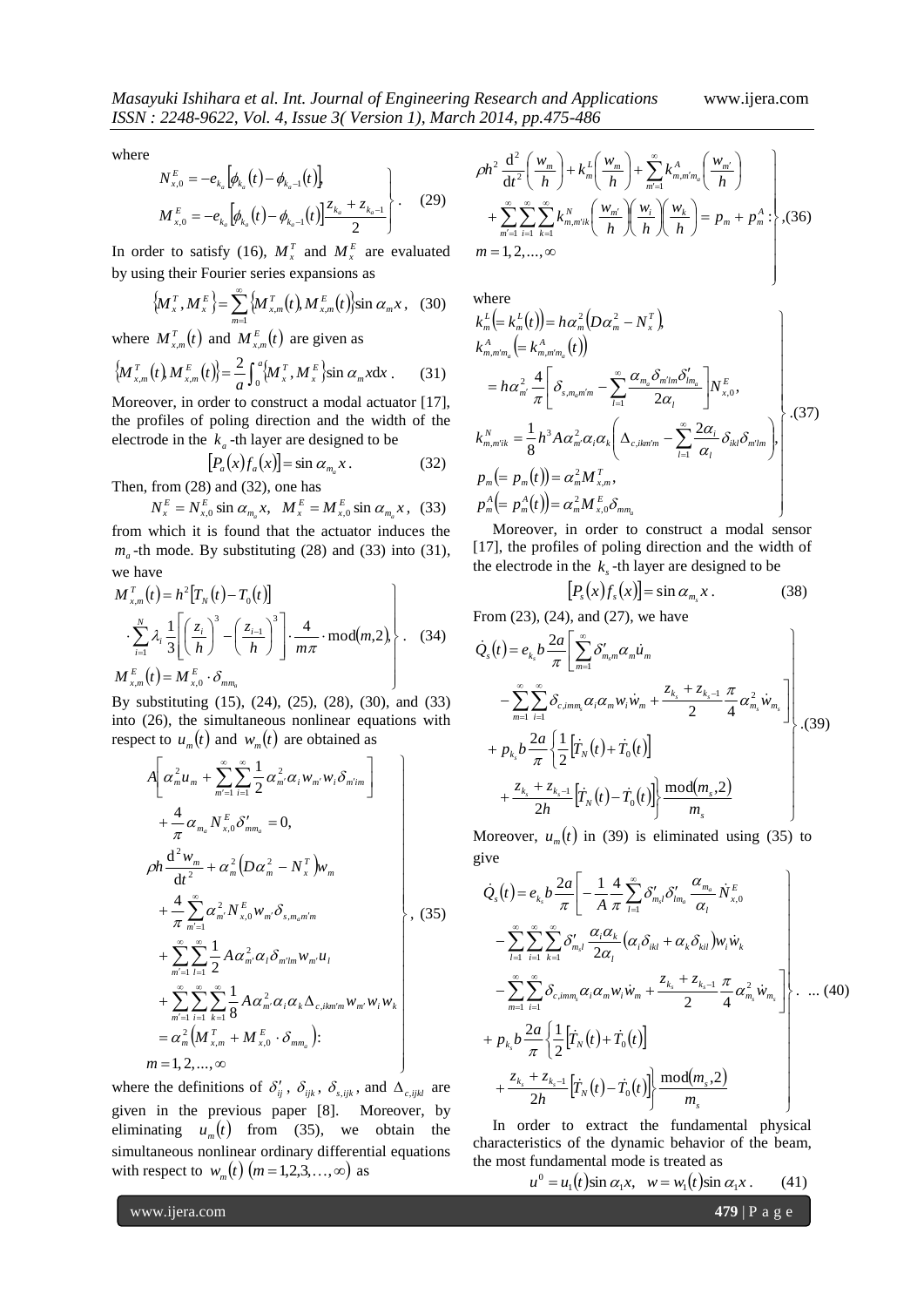It should be noted that, from (25) and (41),  $w_1(t)$ denotes the deflection of the beam at its center. In order to control the deformation described by (41), the electrode on the actuator is designed as

$$
m_a = 1. \t\t(42)
$$

By considering (35) for  $m=1$ , one has

$$
\begin{aligned}\nu_1 &= 0, \\
\int_0 h^2 \frac{d^2}{dt^2} \left( \frac{w_1}{h} \right) + \left( k_1^L + k_{1,11}^A \left( \frac{w_1}{h} \right) + k_{1,11}^N \left( \frac{w_1}{h} \right)^3 \right) \\
&= p_1 + p_1^A\n\end{aligned}
$$
\n(43)

where  $k_1^L$ ,  $k_{1,11}^A$ ,  $k_{1,11}^N$ ,  $p_1$ , and  $p_1^A$  defined by (37) are reduced, using Eqs. (41) and (42), to

$$
k_1^L = k_1^L(t) = h\alpha_1^2 (D\alpha_1^2 - N_x^T),
$$
  
\n
$$
k_{1,11}^A = k_{1,11}^A(t) = -\frac{8}{3\pi} h\alpha_1^2 N_{x,0}^E,
$$
  
\n
$$
k_{1,111}^N = \frac{1}{8} h^3 A \alpha_1^4,
$$
  
\n
$$
p_1 (= p_1(t)) = \alpha_1^2 M_{x,1}^T,
$$
  
\n
$$
p_1^A = p_1^A(t) = \alpha_1^2 M_{x,0}^E
$$
 (44)

 Because the first mode is treated as in (41), the electrode on the sensor is so designed that

$$
m_s = 1. \tag{45}
$$

Then, from (39) and (41), one has

$$
\dot{Q}_s(t) = e_{k_s} b \frac{2a}{\pi} \left[ \frac{1}{3} \alpha_1^2 w_1 \dot{w}_1 + \frac{z_{k_s} + z_{k_{s-1}}}{2} \frac{\pi}{4} \alpha_1^2 \dot{w}_1 \right] + p_{k_s} b \frac{2a}{\pi} \left\{ \frac{1}{2} [\dot{r}_N(t) + \dot{r}_0(t)] + \frac{z_{k_s} + z_{k_{s-1}}}{2h} [\dot{r}_N(t) - \dot{r}_0(t)] \right\}.
$$
\n(46)

#### **2.5 Equation for Feedback Control**

In this subsection, we derive the equation to treat the control of the free vibration of the beam exposed to constant and uniform temperature.

 We consider that the temperature on the upper and lower surfaces of the beam is constant and uniform as

$$
T_N(t) = T_0(t) \equiv \Theta \,, \tag{47}
$$

which leads to

$$
T(x, z, t) = \Theta, \qquad (48)
$$

from (17), (27), and (47). From (28), (34), (46), and  $(47)$ , we have

$$
N_x^T = h\lambda_e \Theta, \ \ M_x^T = 0, \ \ M_{x,m}^T = 0 \,, \tag{49}
$$

$$
\dot{Q}_s(t) = e_{k_s} b \frac{2a}{\pi} \left[ \frac{1}{3} \alpha_1^2 w_1 \dot{w}_1 + \frac{z_{k_s} + z_{k_{s-1}}}{2} \frac{\pi}{4} \alpha_1^2 \dot{w}_1 \right], \quad (50)
$$

where

$$
\lambda_e = \sum_{i=1}^{N} \lambda_i \left( \frac{z_i}{h} - \frac{z_{i-1}}{h} \right) \tag{51}
$$

represents the stress-temperature coefficient averaged with respect to the thickness direction.

 We consider that the electric voltage applied to the actuator,  $\left[\phi_{k_a}(t) - \phi_{k_{a-1}}(t)\right]$ , is designed to be proportional to the electric current detected by the sensor,  $\dot{Q}_s(t)$ , as

$$
\phi_{k_a}(t) - \phi_{k_{a}-1}(t) = -G \dot{Q}_s(t), \qquad (52)
$$

where G denotes the gain of the feedback control.

 By substituting (29), (44), (49), and (52) into (43) and (50), we have

$$
\rho h^2 \frac{d^2}{dt^2} \left( \frac{w_1}{h} \right)
$$
  
+ 
$$
\left[ h\alpha_1^2 \left( D\alpha_1^2 - h\lambda_e \Theta \right) + G \frac{8}{3\pi} h\alpha_1^2 e_p \dot{Q}_s(t) \right] \left( \frac{w_1}{h} \right), (53)
$$
  
+ 
$$
\frac{h^3 A \alpha_1^4}{8} \left( \frac{w_1}{h} \right)^3 = -G\alpha_1^2 e_p \dot{Q}_s(t) z_p
$$
  

$$
\dot{Q}_s(t) = e_p b \frac{2a}{\pi} \left( \frac{\pi}{4} z_p - \frac{1}{3} w_1 \right) \alpha_1^2 \dot{w}_1, \qquad (54)
$$

where

$$
e_p = -e_{k_a} = -e_{k_s} (> 0), z_p = \frac{z_{k_a} + z_{k_a-1}}{2} = -\frac{z_{k_s} + z_{k_s-1}}{2}
$$
 ... (55)

and  $z_p$  denotes the z coordinate of the central plane of the actuator. The case of  $z_p > 0$  is treated for brevity. By introducing the nondimensional quantities as

$$
W = \frac{w_1}{h}, \zeta_p = \frac{z_p}{h}, \tau = \sqrt{\frac{hA\alpha_1^4}{8\rho}}t,
$$
  
\n
$$
\lambda = \frac{8D}{h^2A} - \frac{8}{hA\alpha_1^2} \lambda_e \Theta,
$$
  
\n
$$
I = \sqrt{\frac{8\rho}{h^2\phi}} \frac{\dot{Q}_s(\tau)}{\dot{Q}_s(\tau)} \frac{8}{\phi_s^2\phi_s^2} \left[\frac{hA\alpha_1^4}{hA\alpha_1^4} \right], (56)
$$

$$
I = \sqrt{\frac{8\rho}{hA\alpha_1^4} \frac{Q_s(\tau)}{e_p h^2 \alpha_1^2 ab}}, \gamma = \frac{8}{A} e_p^2 ab \sqrt{\frac{hA\alpha_1^2}{8\rho}} \cdot G
$$

(53) and (54) are nondimensionalized, respectively, as

$$
\frac{d^2W}{d\tau^2} + \left(\lambda + \frac{8}{3\pi}\gamma\right)W + W^3 = -\gamma I\zeta_p, \qquad (57)
$$

$$
I = \frac{1}{2}\left(\zeta_p - \frac{4}{3\pi}W\right)\frac{dW}{d\tau}.
$$
 (58)

Thus, from (56)-(58), it is found that the nondimensional deflection *W* and the nondimensional electric current *I* are governed by nondimensional parameters  $\lambda$ ,  $\zeta_p$   $(0 < \zeta_p < 1/2)$ , and  $\gamma$ , which denote the rigidity reduced by temperature, position of the actuator, and gain, respectively. By substituting (58) into (57), we have

$$
\frac{d^2W}{d\tau^2} + \gamma \frac{1}{2} \left( \zeta_p + \frac{8}{3\pi} W \right) \left( \zeta_p - \frac{4}{3\pi} W \right) \frac{dW}{d\tau} \bigg|_{\mathcal{A}} \tag{59}.
$$

www.ijera.com **480** | P a g e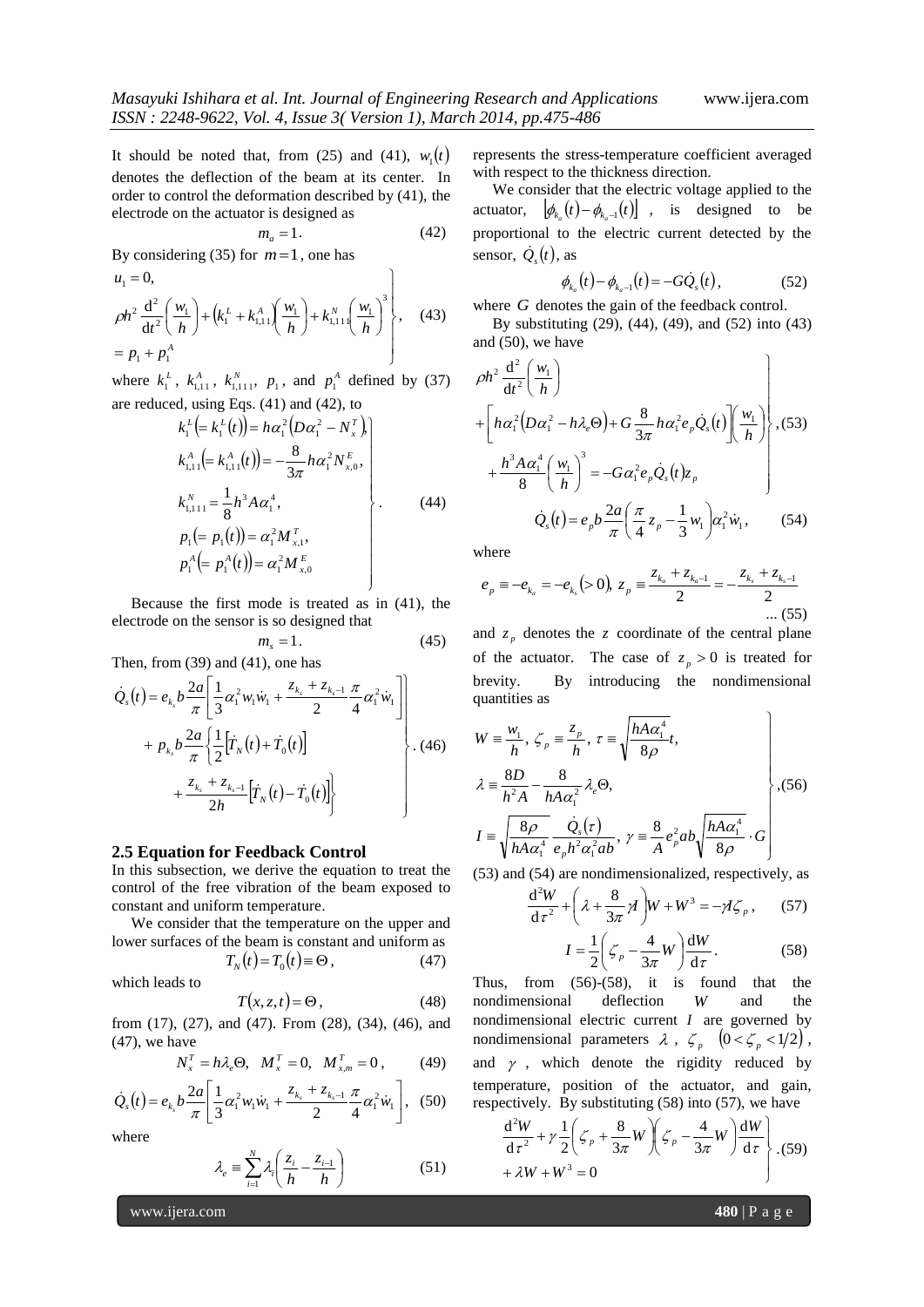It is found that (59) has a set of equilibrium solutions

for  $\lambda > 0$  and

$$
W = 0, \pm \sqrt{|\lambda|}, \qquad (61)
$$

 $W = 0,$  (60)

for  $\lambda < 0$ . Solutions described by (60) and (61) are different in nature. In this study, we consider that the temperature is lower than a critical value  $\Theta_{cr}$  as

$$
\Theta < \Theta_{\rm cr} \,, \tag{62}
$$

where  $\Theta_{cr}$  is defined by

$$
\Theta_{\rm cr} = \frac{\alpha_{\rm i}^2 D}{\lambda_e h} \,. \tag{63}
$$

From  $(56)$ ,  $(62)$ , and  $(63)$ , it is found that the condition described by (62) leads to the condition

$$
\lambda > 0, \tag{64}
$$

which makes the linear rigidity in (59) positive. It should be noted that the temperature described by (63) is referred to as the buckling temperature.

 In order to extract the governing parameters under (64), nondimensional quantities are introduced as

$$
x \equiv \frac{W}{\sqrt{\lambda}}, t \equiv \sqrt{\lambda}\tau, \ \mu \equiv \sqrt{\lambda}\gamma, \ z \equiv \frac{3\pi}{16} \frac{\zeta_p}{\sqrt{\lambda}}, \ \ (65)
$$

where  $x$ ,  $t$ ,  $\mu$ , and  $z$  denote the nondimensional quantities of the deflection, time, gain, and actuator's position, respectively, and *x* , *z* , and *t* are different from the coordinates and the time variable defined in Subsection 2.1. Hereafter,  $x$ ,  $z$ , and  $t$  are employed in the sense of (65) for brevity. Then, (59) is nondimensionalized as

$$
\frac{d^2x}{dt^2} + \mu f(x, z) \frac{dx}{dt} + g(x) = 0, \qquad (66)
$$

where functions  $f(x, z)$  and  $g(x)$  are defined as

$$
f(x, z) = -\frac{16}{9\pi^2} (x + 2z)(x - 4z), \ g(x) = x + x^3. \tag{67}
$$

The equation with the form of (66) is known as Liénard's equation  $[16]$ .  $g(x)$  is replaced with a linear function x and  $f(x, z)$  with a symmetric function  $(x^2 - 1)$ , (66) is referred to as van der Pol equation. The cubic term in  $g(x)$  defined by (67) is derived from the nonlinear term  $N_x \frac{\sigma}{\partial x^2}$ 2 *x*  $N_x \frac{\partial^2 w}{\partial x^2}$  $\frac{\partial^2 w}{\partial x^2}$  in (12) combined with (7). The function  $f(x, z)$  defined by (67) is unsymmetric with respect to  $x=0$  because

the weight of the nonlinear term  $N_x \frac{\sigma}{\sigma^2}$ 2 *x*  $N_x \frac{\partial^2 w}{\partial x^2}$  $\frac{\partial^2 w}{\partial x^2}$  in the lefthand side of (12) is different from that of the nonlinear term 2 2  $\frac{1}{2} \left( \frac{\partial w}{\partial x} \right)$ J  $\left(\frac{\partial w}{\partial x}\right)$ J ſ  $\partial$  $\partial$ *x*  $\left(\frac{w}{w}\right)^2$  in the second and third terms on the right-hand side of (2). In the context of this research, the first, second, and third terms on the lefthand side of (66) are the terms of inertia, damping, and restoring force of the system, respectively.

From  $(66)$  and  $(67)$ , it is found that  $(66)$  has its sole equilibrium solution  $x=0$ . We call the function  $f(x, z)$  as the damping characteristic function in the sense that it describes the dependency of the damping intensity for a deflection  $x$ . A numerical example of the damping characteristic function  $f(x, z)$  is shown in Fig. 2.



Fig. 2: damping characteristic function

Because  $f(x, z)$  is positive in the vicinity of  $x = 0$ , it is found that the equilibrium solution  $x=0$  is locally stable for  $\mu > 0$ . Moreover, from (67) or Fig. 2, it is found that

$$
f(x, z) > 0 \text{ for } -2z < x < 4z \,. \tag{68}
$$

Therefore, the equilibrium solution  $x=0$  is expected to be not only locally but also globally stable within a certain range around  $x=0$ . Conversely, from (67) or Fig. 2, it is found that

$$
f(x, z) < 0
$$
 for  $x < -2z$  or  $x > 4z$ , (69)

which gives the system negative damping for  $\mu > 0$ . In that case, it is expected that a vibration with relatively large amplitude will be unstable.

 Therefore, it is important to determine the range of deformation in which the system is operated stably. For this purpose, the governing equation, (67), is analyzed geometrically by introducing the Liénard's phase plane [18]  $(x, y)$  that is governed by

$$
\dot{x} = \mu[y - F(x, z)], \ \dot{y} = -\frac{1}{\mu}g(x),
$$
 (70)

where the overdot denotes differentiation with respect to t, and  $F(x, z)$  is defined by

$$
F(x, z) = \int_0^x f(x, z) dx
$$
  
=  $-\frac{16}{27\pi^2} x \left( x + \frac{\sqrt{105} - 3}{2} z \right) \left( x - \frac{\sqrt{105} + 3}{2} z \right)$  (71)

It should be noted that elimination of  $y$  in (70) leads to the original governing equation, (67). From the first part of (70), we have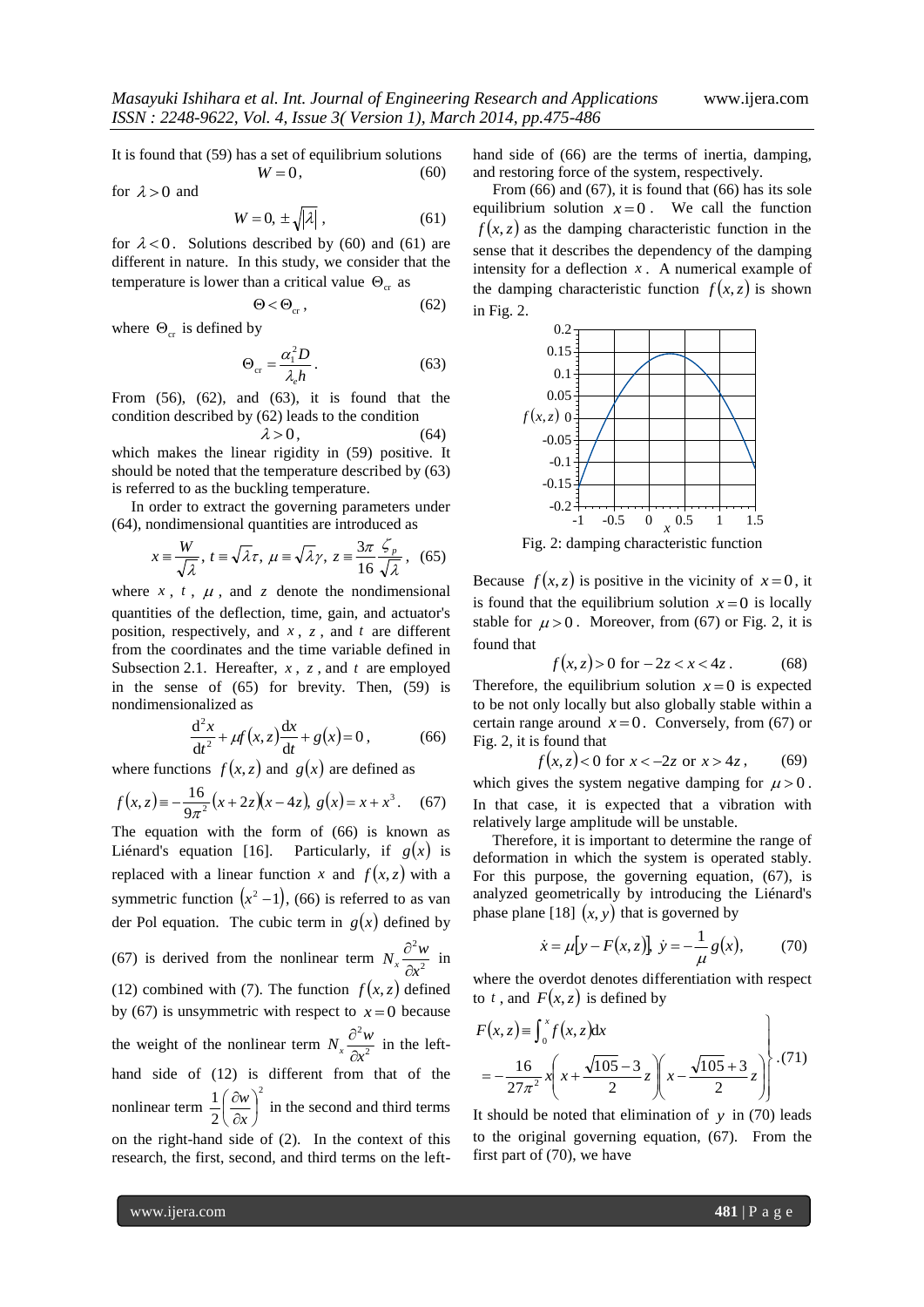$$
y = \frac{\dot{x}}{\mu} + F(x, z). \tag{72}
$$

Thus, we call *y* the *modified velocity* in the sense that it is related to the *actual velocity*  $\dot{x}$ . Figure 3 shows the characteristics of the phase plane governed by (70). The solid lines in red denote

$$
x = 0, \ y = F(x, z), \tag{73}
$$

which make the right-hand sides of (70) null and are, therefore, called *nullclines*. From (70), it is found that the nullclines in (73) divide the phase plane shown in Fig. 3 into four parts by the signs of  $\dot{x}$  and  $\dot{y}$ . The broken arrows in Fig. 3 denote the directions of the trajectories governed by (70). The examples of the trajectories are indicated by blue lines in Fig. 4. The point  $(x_0, y_0)$  denotes the initial combination of  $(x, y)$ .



Fig. 3: characteristics of Liénard's phase plane



From Fig. 4, it is found that a trajectory may move toward or away from the equilibrium point  $(x, y) = (0,0)$ ; in other words, the vibration may be stable or unstable. Therefore, it is expected that there is a closed boundary line that divides the stability as indicated by the broken line in Fig. 4. Such a line is usually called the *limit cycle*. It should be noted that the limit cycle is numerically obtained by changing the variables as  $t \rightarrow -t$  in (70) for an arbitrary initial condition and, therefore, is dependent on parameters  $\mu$  and  $z$ .

#### **III. NUMERICAL RESULTS**

As stated in Subsection 2.5, the limit cycle divides the stability in the phase plane. In other words, the trajectories that start inside the cycle lead to the sole equilibrium point  $(x, y) = (0,0)$ . Therefore, it is important to investigate the shape of the limit cycle. In this section, the effects of parameters  $\mu$  and  $\zeta$  on the shape of the phase plane are investigated.

#### **3.1 Effect of Gain**

In this subsection, the effect of the nondimensional parameter  $\mu$ , which represents the gain of the feedback control, is described.

 Figures 5 (a)-(d) show the limit cycles for various values of  $\mu$ , in which the blue solid lines and red broken lines denote the limit cycles and the nullclines determined by (73), respectively. In Fig. 5, the limit cycles are found to be horizontal  $\left(\frac{dy}{dx} = \dot{y}/\dot{x} = 0\right)$ or vertical  $\left(\frac{dx}{dy} = \dot{x}\right) = 0$  on the nullclines, which is found also from (70) and (73). Moreover, as shown in Fig. 3, the abscissa or the ordinate of a limit cycle becomes maximum or minimum on the nullclines.

-4 -3 -2 -1 0 1 2 3 4 is explained using (70) as follows. At a point such as From Fig. 5, it is found that, as the value of  $\mu$ increases, the shape of the limit cycle converges to the shape shown in Fig. 5 (d). This tendency for  $\mu \gg 1$  $|y - F(x, z)| \sim O(1)$ , equation (70) implies  $|\dot{x}| \sim O(\mu)$  >> 1 and  $|\dot{y}| \sim O(\mu^{-1})$  << 1 which corresponds to the quasi-horizontal branches of the cycle. In these branches, the trajectory quickly and quasi-horizontally moves to the nullcline  $y = F(x, z)$ because  $|\dot{x}| \sim O(\mu)$  >> 1 and  $|\dot{y}| \sim O(\mu^{-1})$  << 1 . However, once the trajectory approaches the nullcline so closely that  $[y - F(x, z)] \sim O(\mu^{-2})$ , then *x* and *y* become comparable as  $\dot{x} \sim O(\mu^{-1})$  and  $\dot{y} \sim O(\mu^{-1})$ , and the trajectory moves nearly along the nullcline.

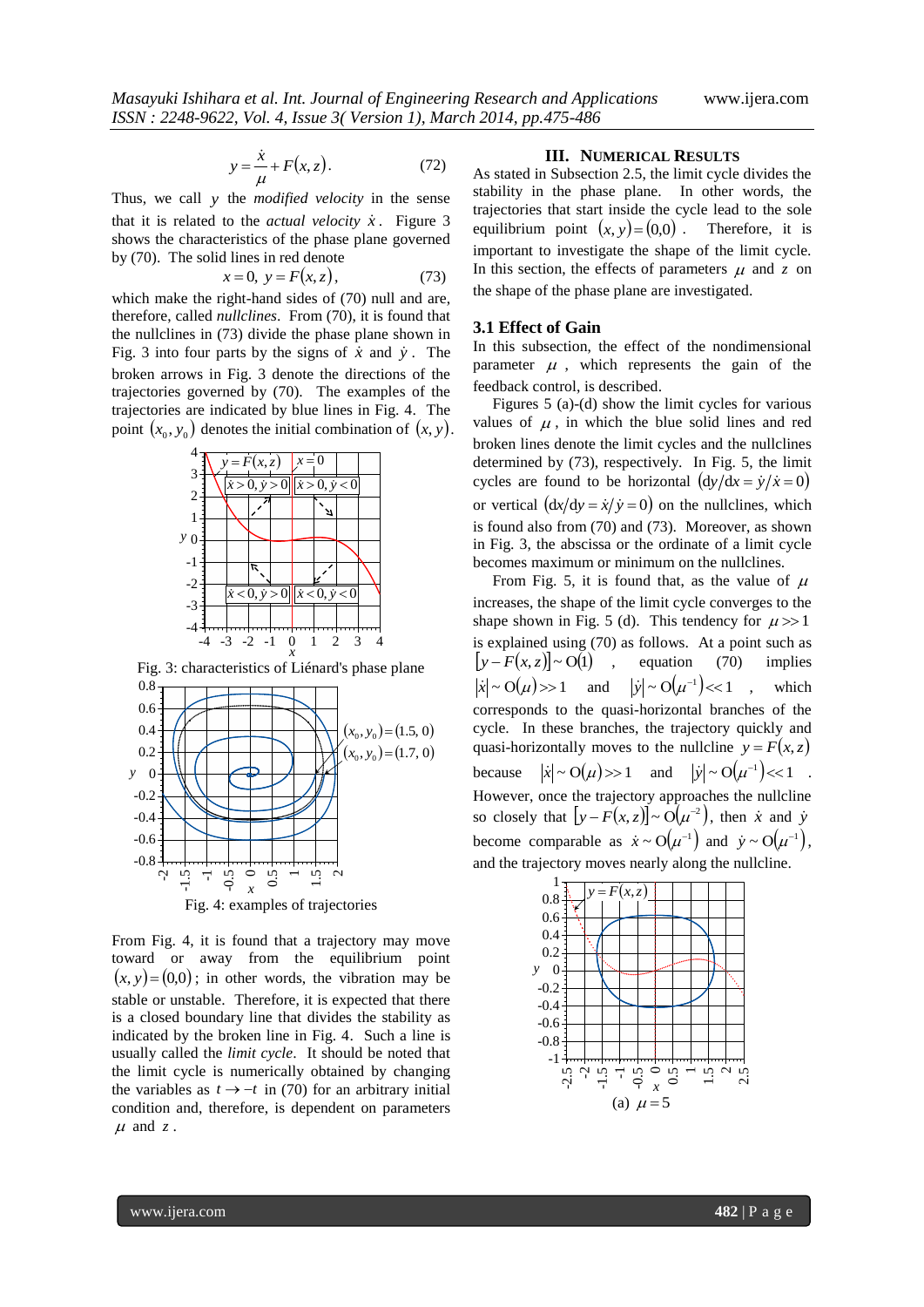

Fig. 5: effect of gain on limit cycle  $(z = 0.3)$ 

As |x| increases, |y| increases compared with  $|x|$ . Therefore, the trajectory approaches the nullcline and finally crosses the nullcline vertically, as shown in Fig. 3.

 The maximum and minimum values of the abscissa and ordinate of a limit cycle are important characteristics of the cycle because they correspond to the limit within which the system is operated safely. To be more precise, the maximum and minimum values of the abscissa correspond to the upper and lower limits of the initial position when the initial *modified velocity* is zero, and those of the ordinate correspond to the upper and lower limits of the initial *modified velocity* when the initial position is zero. In view of these facts, we refer to the maximum and

minimum values of the abscissa of a limit cycle as the upper and lower limits of the initial position, respectively, and refer to those of the ordinate of the cycle as the upper and lower limits of the initial *modified velocity*, respectively. In addition, we refer to the maximum and minimum values of the *actual velocity*  $\dot{x}$  along the limit cycle as the upper and lower limits of the *actual velocity*, respectively.

 $\frac{1}{\alpha}$   $\frac{1}{\alpha}$   $\frac{1}{\alpha}$   $\frac{1}{\alpha}$   $\frac{1}{\alpha}$   $\frac{1}{\alpha}$  "upper" and "lower" correspond to the upper and Figure 6 shows the variations of the upper and lower limits of the position, *modified velocity*, and *actual velocity* with parameter  $\mu$ , in which subscripts lower limits, respectively. From Figs. 6 (a) and (b), it is found that, as  $\mu$  increases, the upper and lower limits of the position and *modified velocity* change monotonically and converge to certain values as explained previously. From Fig. 6 (c), it is found that the upper limit of the *actual velocity* increases as  $\mu$ increases and that the lower limit has a local maximum.

 $\vec{r}$   $\vec{r}$   $\vec{r}$   $\vec{r}$   $\vec{r}$   $\vec{r}$   $\vec{r}$   $\vec{r}$   $\vec{r}$   $\vec{r}$   $\vec{r}$   $\vec{r}$   $\vec{r}$   $\vec{r}$   $\vec{r}$   $\vec{r}$   $\vec{r}$   $\vec{r}$   $\vec{r}$   $\vec{r}$   $\vec{r}$   $\vec{r}$   $\vec{r}$   $\vec{r}$   $\vec{r}$   $\vec{r}$   $\vec{r}$   $\vec{r$ Usually, a larger value of  $\mu$  is preferable in order to quickly pull the system back to the equilibrium point  $(x, y) = (0,0)$ . However, as shown in  $x_{\text{lower}}$  in operated safely may decrease. In this regard, the safe ranges of the initial position  $x<sub>initial</sub>$ *, modified velocity*  $y<sub>initial</sub>$ , and *actual velocity*  $\dot{x}<sub>initial</sub>$  are investigated. From Fig. 6, it is found that the system is stable for an arbitrary value of  $\mu$  when  $x_{initial}$ ,  $y_{initial}$ , and  $\dot{x}_{initial}$ satisfies

$$
x_{\text{lower}}(\mu \gg 1) < x_{\text{initial}} < x_{\text{upper}}(\mu = 0), \tag{74}
$$
\n
$$
y_{\text{lower}}(\mu \gg 1) < y_{\text{initial}} < y_{\text{upper}}(\mu \gg 1), \tag{75}
$$

and

$$
\dot{x}_{\text{lower}}(\mu \equiv 13) < \dot{x}_{\text{initial}} < \dot{x}_{\text{upper}}(\mu = 0), \qquad (76)
$$

respectively.

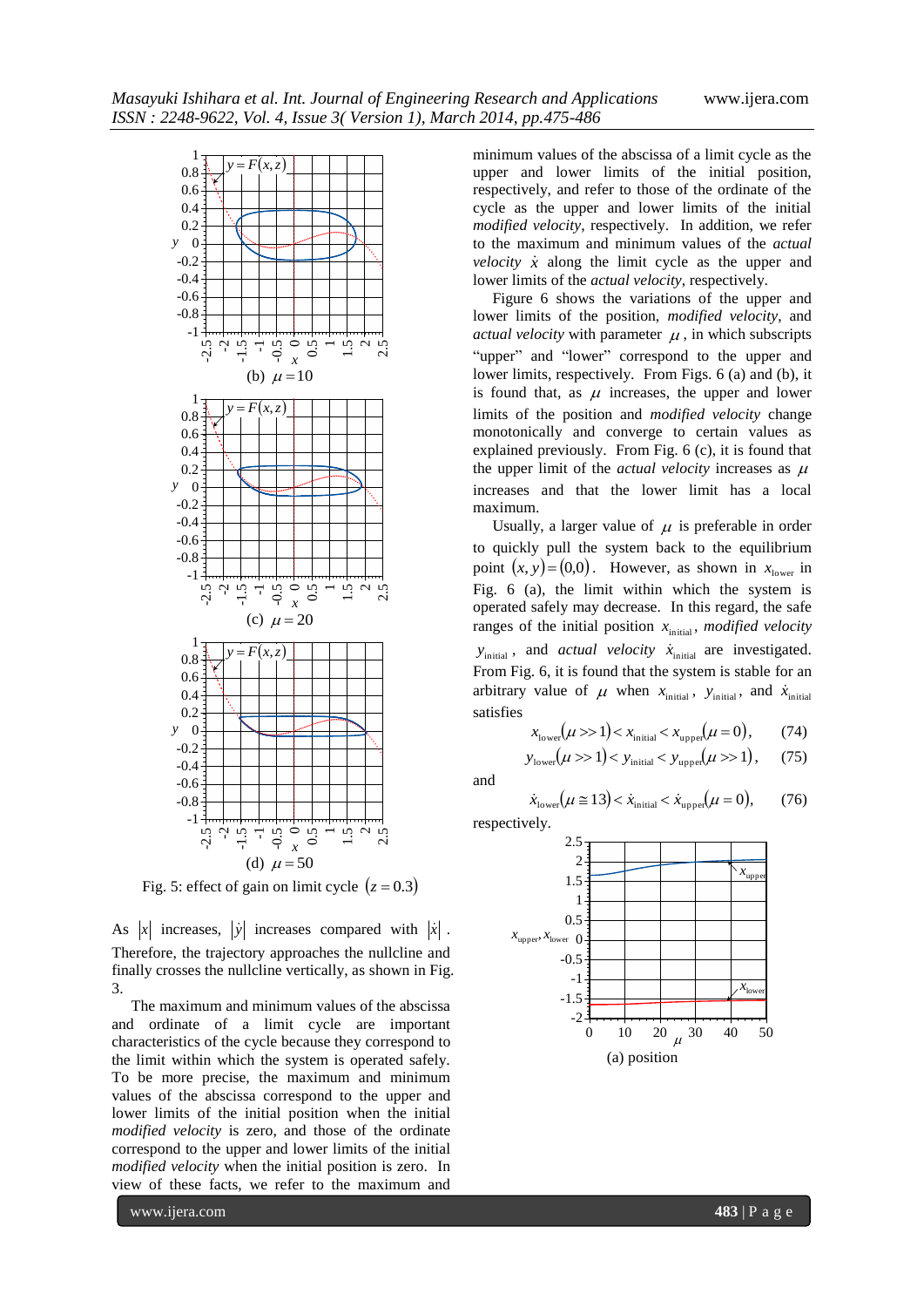

## **3.2 Effect of Actuator Position**

In this subsection, the effect of the nondimensional parameter *z* , which represents the actuator position in the laminated beam, is described.





 $(\mu = 10)$ 

 $\frac{1}{\pi}$   $\frac{1}{\pi}$   $\frac{1}{\pi}$   $\frac{1}{\pi}$  values of z, in which the blue solid lines and red Figures 7 (a)-(d) show the limit cycles for various broken lines denote the limit cycles and the nullclines determined by (73), respectively. Figures 8 (a), (b), and (c) shows the variation of the upper and lower limits of the position, *modified velocity*, and *actual velocity*, respectively, with parameter *z* .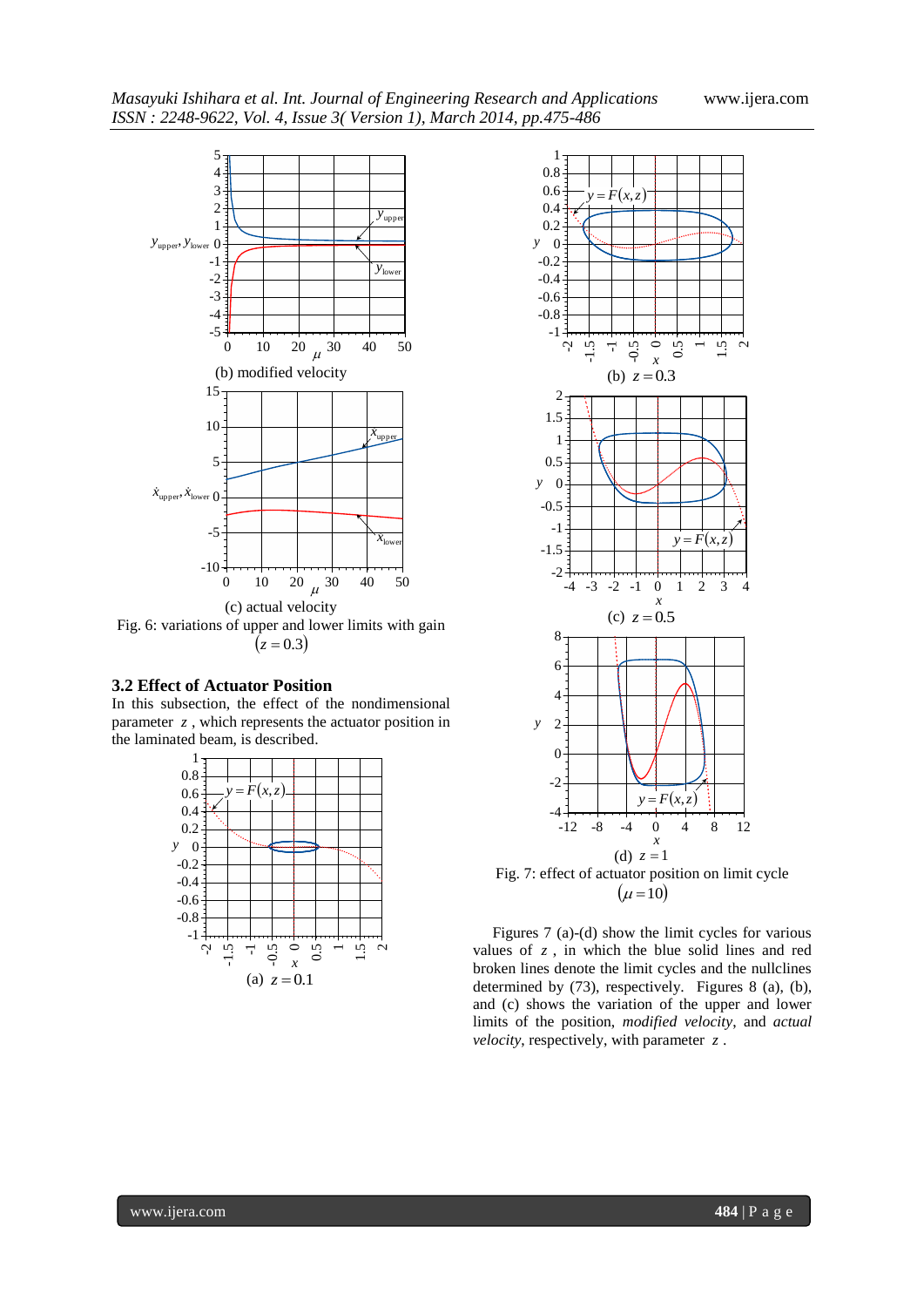

(c) actual velocity

Fig. 8: variations of upper and lower limits with actuator position  $(z = 0.3)$ 

-30 <del>1 . . . | . . . | . . . | . . . | . . . .</del> 1

From Figs. 7 and 8, it is found that the range in which the system is operated safely becomes wider as *z* increases. This is explained as follows. From (55), (56), and (65), parameter *z* corresponds to the actuator position in the laminated beam. From (28) and (29), it is found that, the farther out the actuator is installed, the greater the electrically induced resultant moment becomes.

# **IV. CONCLUSION**

In this study, we treated the control of the free vibration with large amplitude in a piezothermoelastic laminated beam subjected to a uniform temperature with a feedback control system. On the basis of the von Kármán strain, classical laminate theory, and the Galerkin method, the beam was found to be governed by a Liénard equation dependent on the gain of the

feedback control and the configuration of the actuator. By introducing the Liénard's phase plane, the equation was analyzed geometrically, and the essential characteristics of the beam and stabilization of the dynamic deformation were clearly demonstrated.

0 0.2 0.4  $\frac{1}{z}$  0.6 0.8 1 rather difficult to obtain. However, our approach is The above-mentioned simplification of the Liénard equation is significantly advantageous because the essential dependence of the system behavior on the system parameters is clearly demonstrated. Moreover, the above-mentioned approach is effective for nonlinear problems because their explicit solutions are not suitable for cases in which coupling among plural modes is involved.

> The findings in this study are considered to serve as fundamental guidelines in the design of piezothermoelastic laminate used for lightweight structures vulnerable to large deformation due to mechanical and thermal disturbances.

## **REFERENCES**

- [1] A. Mukherjee and A. S. Chaudhuri, Piezolaminated beams with large deformations, *International Journal of Solids and Structures, 39(17),* 2002, 4567-4582.
- [2] H. S. Shen, Postbuckling of shear deformable laminated plates with piezoelectric actuators under complex loading conditions, *International Journal of Solids and Structures, 38(44-45),* 2001, 7703-7721.
- [3] H. S. Shen, Postbuckling of laminated cylindrical shells with piezoelectric actuators under combined external pressure and heating, *International Journal of Solids and Structures, 39(16),* 2002, 4271-4289.
- 0 0.2 0.4 0.6 0.8 1 piezoele [4] H. S. Tzou and Y. Zhou, Dynamics and control of nonlinear circular plates with piezoelectric actuators, *Journal of Sound and Vibration, 188(2),* 1995, 189-207.
	- [5] H. S. Tzou and Y. H. Zhou, Nonlinear piezothermoelasticity and multi-field actuations, part 2, control of nonlinear deflection, buckling and dynamics, *Journal of Vibration and Acoustics, 119,* 1997, 382- 389.
	- [6] M. Ishihara and N. Noda, Non-linear dynamic behavior of a piezothermoelastic laminated plate with anisotropic material properties, *Acta Mechanica 166(1-4),* 2003, 103-118.
	- [7] M. Ishihara and N. Noda, Non-linear dynamic behavior of a piezothermoelastic laminate considering the effect of transverse shear, *Journal of Thermal Stresses, 26(11- 12),* 2003, 1093-1112.
	- [8] M. Ishihara and N. Noda, Non-linear dynamic behaviour of a piezothermoelastic